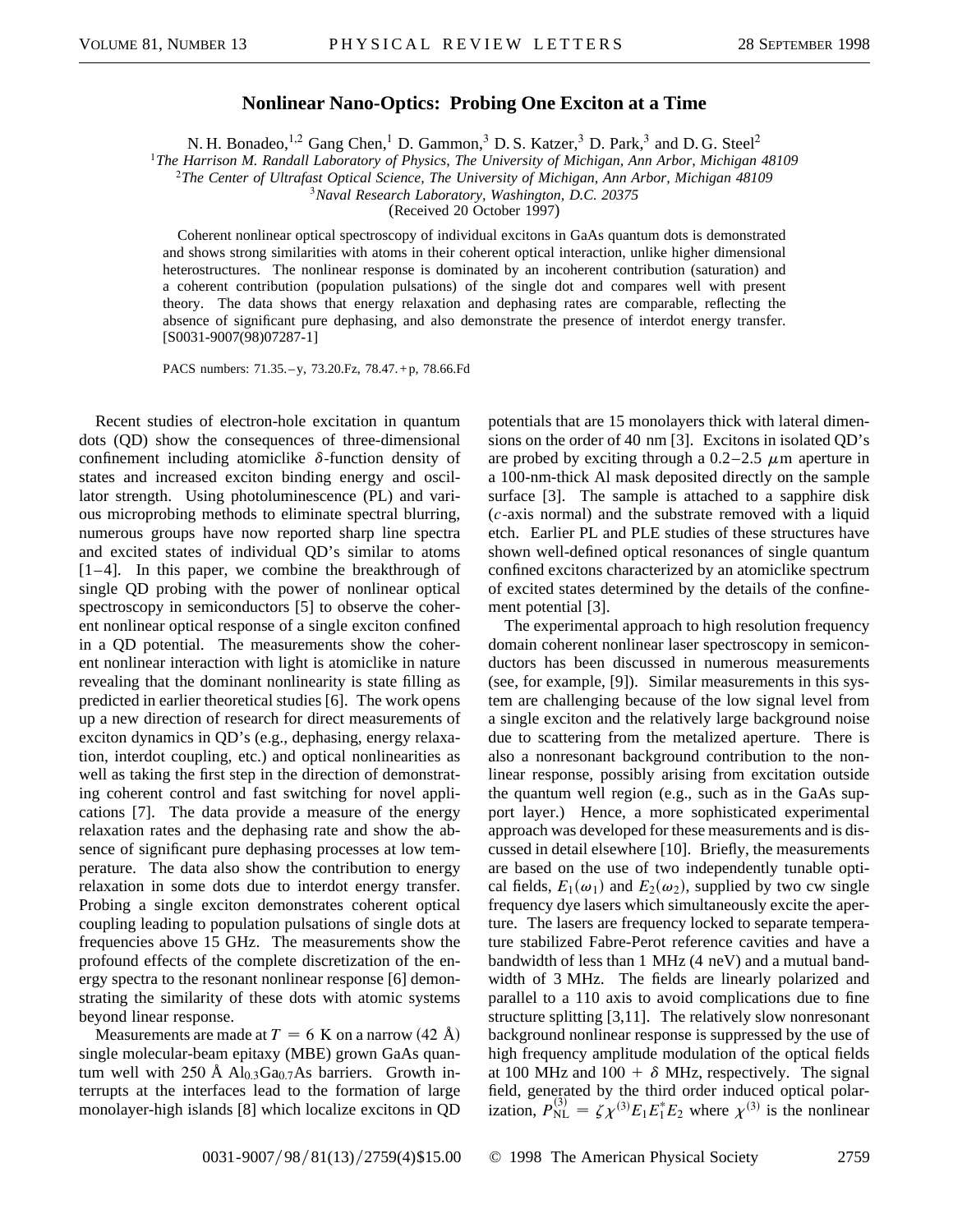| <b>Report Documentation Page</b>                                                                                                                                                                                                                                                                                                                                                                                                                                                                                                                                                                                                                                                                                                                                                                                                                                   |                             |                              |                                | Form Approved<br>OMB No. 0704-0188                  |                                           |
|--------------------------------------------------------------------------------------------------------------------------------------------------------------------------------------------------------------------------------------------------------------------------------------------------------------------------------------------------------------------------------------------------------------------------------------------------------------------------------------------------------------------------------------------------------------------------------------------------------------------------------------------------------------------------------------------------------------------------------------------------------------------------------------------------------------------------------------------------------------------|-----------------------------|------------------------------|--------------------------------|-----------------------------------------------------|-------------------------------------------|
| Public reporting burden for the collection of information is estimated to average 1 hour per response, including the time for reviewing instructions, searching existing data sources, gathering and<br>maintaining the data needed, and completing and reviewing the collection of information. Send comments regarding this burden estimate or any other aspect of this collection of information,<br>including suggestions for reducing this burden, to Washington Headquarters Services, Directorate for Information Operations and Reports, 1215 Jefferson Davis Highway, Suite 1204, Arlington<br>VA 22202-4302. Respondents should be aware that notwithstanding any other provision of law, no person shall be subject to a penalty for failing to comply with a collection of information if it<br>does not display a currently valid OMB control number. |                             |                              |                                |                                                     |                                           |
| 1. REPORT DATE<br>2. REPORT TYPE<br><b>20 OCT 1997</b>                                                                                                                                                                                                                                                                                                                                                                                                                                                                                                                                                                                                                                                                                                                                                                                                             |                             |                              |                                | <b>3. DATES COVERED</b><br>00-00-1997 to 00-00-1997 |                                           |
| 4. TITLE AND SUBTITLE                                                                                                                                                                                                                                                                                                                                                                                                                                                                                                                                                                                                                                                                                                                                                                                                                                              |                             |                              |                                | <b>5a. CONTRACT NUMBER</b>                          |                                           |
| <b>Nonlinear Nano-Optics: Probing One Exciton at a Time</b>                                                                                                                                                                                                                                                                                                                                                                                                                                                                                                                                                                                                                                                                                                                                                                                                        |                             |                              |                                | <b>5b. GRANT NUMBER</b>                             |                                           |
|                                                                                                                                                                                                                                                                                                                                                                                                                                                                                                                                                                                                                                                                                                                                                                                                                                                                    |                             |                              |                                | 5c. PROGRAM ELEMENT NUMBER                          |                                           |
| 6. AUTHOR(S)                                                                                                                                                                                                                                                                                                                                                                                                                                                                                                                                                                                                                                                                                                                                                                                                                                                       |                             |                              |                                | <b>5d. PROJECT NUMBER</b>                           |                                           |
|                                                                                                                                                                                                                                                                                                                                                                                                                                                                                                                                                                                                                                                                                                                                                                                                                                                                    |                             |                              |                                | <b>5e. TASK NUMBER</b>                              |                                           |
|                                                                                                                                                                                                                                                                                                                                                                                                                                                                                                                                                                                                                                                                                                                                                                                                                                                                    |                             |                              |                                | 5f. WORK UNIT NUMBER                                |                                           |
| 7. PERFORMING ORGANIZATION NAME(S) AND ADDRESS(ES)<br><b>Naval Research Laboratory, Washington, DC, 20375</b>                                                                                                                                                                                                                                                                                                                                                                                                                                                                                                                                                                                                                                                                                                                                                      |                             |                              |                                | 8. PERFORMING ORGANIZATION<br><b>REPORT NUMBER</b>  |                                           |
| 9. SPONSORING/MONITORING AGENCY NAME(S) AND ADDRESS(ES)                                                                                                                                                                                                                                                                                                                                                                                                                                                                                                                                                                                                                                                                                                                                                                                                            |                             |                              |                                | 10. SPONSOR/MONITOR'S ACRONYM(S)                    |                                           |
|                                                                                                                                                                                                                                                                                                                                                                                                                                                                                                                                                                                                                                                                                                                                                                                                                                                                    |                             |                              |                                | 11. SPONSOR/MONITOR'S REPORT<br>NUMBER(S)           |                                           |
| 12. DISTRIBUTION/AVAILABILITY STATEMENT<br>Approved for public release; distribution unlimited                                                                                                                                                                                                                                                                                                                                                                                                                                                                                                                                                                                                                                                                                                                                                                     |                             |                              |                                |                                                     |                                           |
| <b>13. SUPPLEMENTARY NOTES</b>                                                                                                                                                                                                                                                                                                                                                                                                                                                                                                                                                                                                                                                                                                                                                                                                                                     |                             |                              |                                |                                                     |                                           |
| 14. ABSTRACT                                                                                                                                                                                                                                                                                                                                                                                                                                                                                                                                                                                                                                                                                                                                                                                                                                                       |                             |                              |                                |                                                     |                                           |
| <b>15. SUBJECT TERMS</b>                                                                                                                                                                                                                                                                                                                                                                                                                                                                                                                                                                                                                                                                                                                                                                                                                                           |                             |                              |                                |                                                     |                                           |
| 16. SECURITY CLASSIFICATION OF:<br>17. LIMITATION OF<br><b>ABSTRACT</b>                                                                                                                                                                                                                                                                                                                                                                                                                                                                                                                                                                                                                                                                                                                                                                                            |                             |                              |                                | 18. NUMBER<br>OF PAGES                              | 19a. NAME OF<br><b>RESPONSIBLE PERSON</b> |
| a. REPORT<br>unclassified                                                                                                                                                                                                                                                                                                                                                                                                                                                                                                                                                                                                                                                                                                                                                                                                                                          | b. ABSTRACT<br>unclassified | c. THIS PAGE<br>unclassified | Same as<br><b>Report (SAR)</b> | 4                                                   |                                           |

**Standard Form 298 (Rev. 8-98)**<br>Prescribed by ANSI Std Z39-18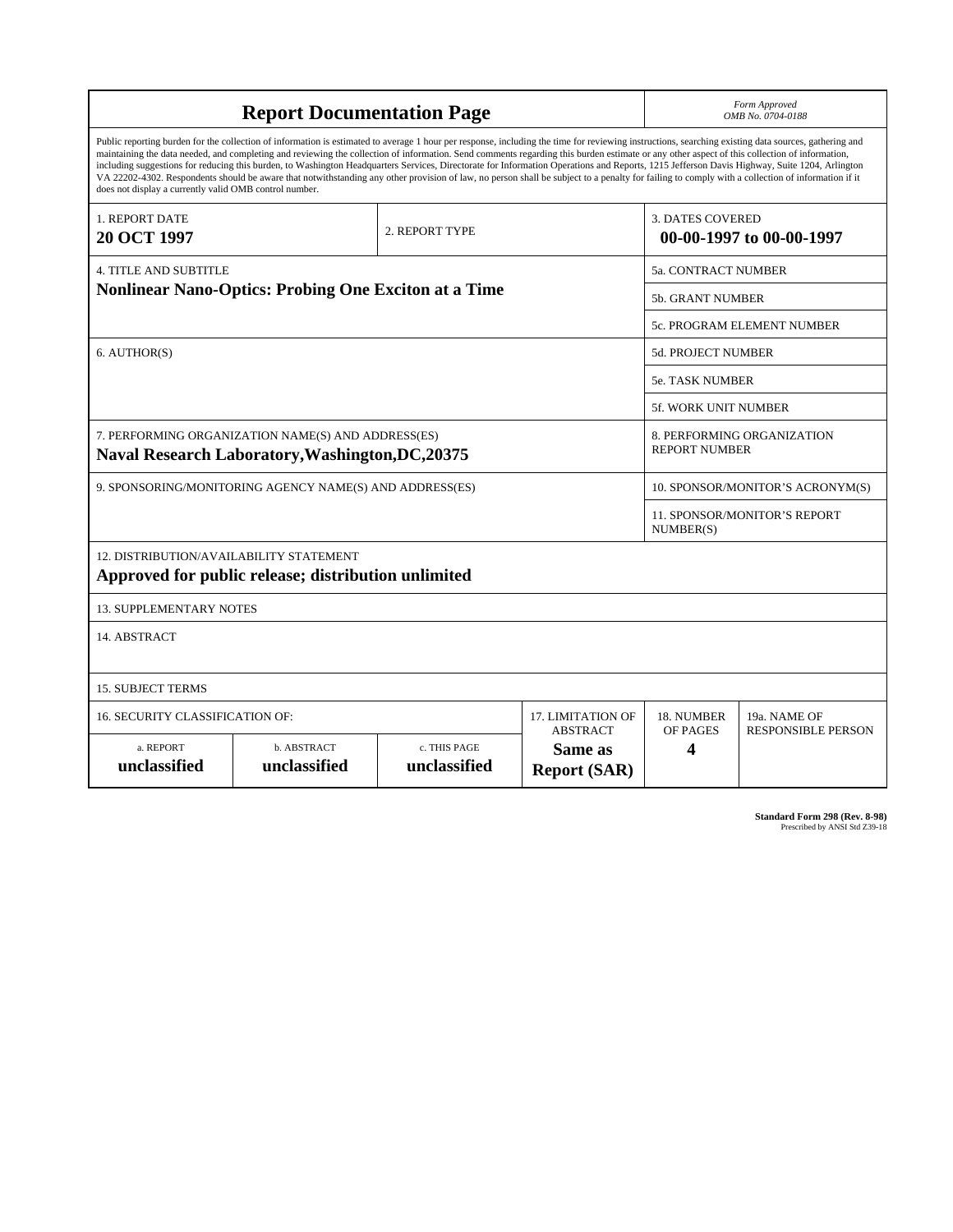susceptibility and  $\zeta$  is a constant, is then homodyne detected with the transmitted  $E_2(\omega_2)$  field and provides a nearly background free signal. Physically, this measurement is similar to traditional differential transmission measurements when  $\omega_1 \sim \omega_0$  (where  $E_1$  is the pump and  $E_2$ ) is the probe) except, as discussed below, for the important limit  $|\omega_1 - \omega_2| \leq \Gamma_{\text{rel}}$ , where  $\Gamma_{\text{rel}}$  is the energy relaxation rate; here, the effects of coherent coupling in the spectral response become important showing atomiclike behavior with new physical information.

The fully degenerate (i.e.,  $\omega_1 = \omega_2$ ) nonlinear response as a function of frequency, which reports on the spectrum of the nonlinear excitation, is shown in the top curve in Fig. 1(b). For comparison, Fig. 1(a) shows the PL spectrum excited at 1.633 eV. In many cases, resonances seen in the PL (as extensively discussed in  $[1-3]$ ) are also seen in the nonlinear spectrum. However, we note that, as in the comparison between PL and PLE spectra [3], there



FIG. 1. (a) The PL spectrum through a 0.5  $\mu$ m aperture at low resolution ( $\sim$ 50  $\mu$ eV). (b) Top curve: the fully degenerate nonlinear spectrum (i.e.,  $\omega_1 = \omega_2$ ). Bottom curves: The nonlinear response as a function of  $\omega_2$  when  $\omega_1$  remains fixed at the position indicated by the arrow. (See test for discussion of resonance at  $\omega_{\gamma}$ ). (Right inset) The power dependence of the signal. (Left inset) A Lorentzian squared fit to a high resolution degenerate nonlinear response.

2760

are differences between the spectra which reflect important details of the electronic excitation. Indeed, the relative magnitude of the nonlinear spectral response depends not only on the dipole coupling and linewidth as in the linear response (absorption), it also depends on the inverse of the energy relaxation rate, as the analysis below shows. Resonances in the degenerate NL spectra can be well fit to a Lorentzian squared [Fig. 1(b); left inset] as expected from the analysis for isolated homogeneously broadened excitons.

For a simple resonant system, the signal strength of the nonlinear response goes linearly with intensity  $I_1$  because the homodyne-detected lowest order contribution to the nonlinear response corresponds to the third order susceptibility [right inset of Fig. 1(b)]. At higher powers the response saturates and leads to power dependent spectral linewidths. All spectral data were obtained in the low power linear region. From the slope of the linear region, the imaginary part of the third order susceptibility is determined to be Im  $\chi^{(3)} \sim 0.03$  esu, assuming a localization length of order 40 nm [3].

One of the particularly powerful features of coherent nonlinear spectroscopy is that it probes the existence and nature of interactions; for example, in higher dimensional systems, this spectroscopy method shows the presence of strong exciton-exciton interactions due to Coulomb coupling (see, for example, [12]). In QD systems, we see that the strong confinement leads to profoundly different behavior. The three lower spectra shown in Fig. 1(b) are obtained by fixing the frequency of  $E_1(\omega_1)$  at the resonances  $\omega_A$ ,  $\omega_B$ , and  $\omega_C$  located by the open arrows corresponding to resonances in the degenerate nonlinear response and scanning the frequency of  $E_2(\omega_2)$ . The experiments, which report on the response at  $\omega_2$  induced by the excitation at  $\omega_1$ , show that in general only the directly excited dots have a strong response indicating the lack of interactions between excitons formed in different QD's. Tuning  $\omega_1$  off the QD resonance reduces the signal to the background level. It also shows (described in detail in Fig. 2) that the dominant nonlinearity is state filling, which results in a saturation of the effective oscillator strength. We do not observe contributions from line broadening or frequency shift characteristic of other many-body effects seen in higher dimensional systems [12]. The data, in addition, are profoundly different from studies in wide quantum wells where exciton localization is weak and phonon assisted migration leads to spectral diffusion and excitation of a broad energy distribution of localized excitons at lower energy [13]. We note that measurements with orthogonal polarizations (discussed in detail elsewhere [10]), while leading to complications due to fine structure splitting [3,11], do not show the changes in intensity or dephasing rate seen in quantum wells [14].

Further information regarding the interaction with coherent radiation and the nature of the electronic excitation is obtained by measuring with high resolution the line shape of the response as a function of  $\omega_2$  for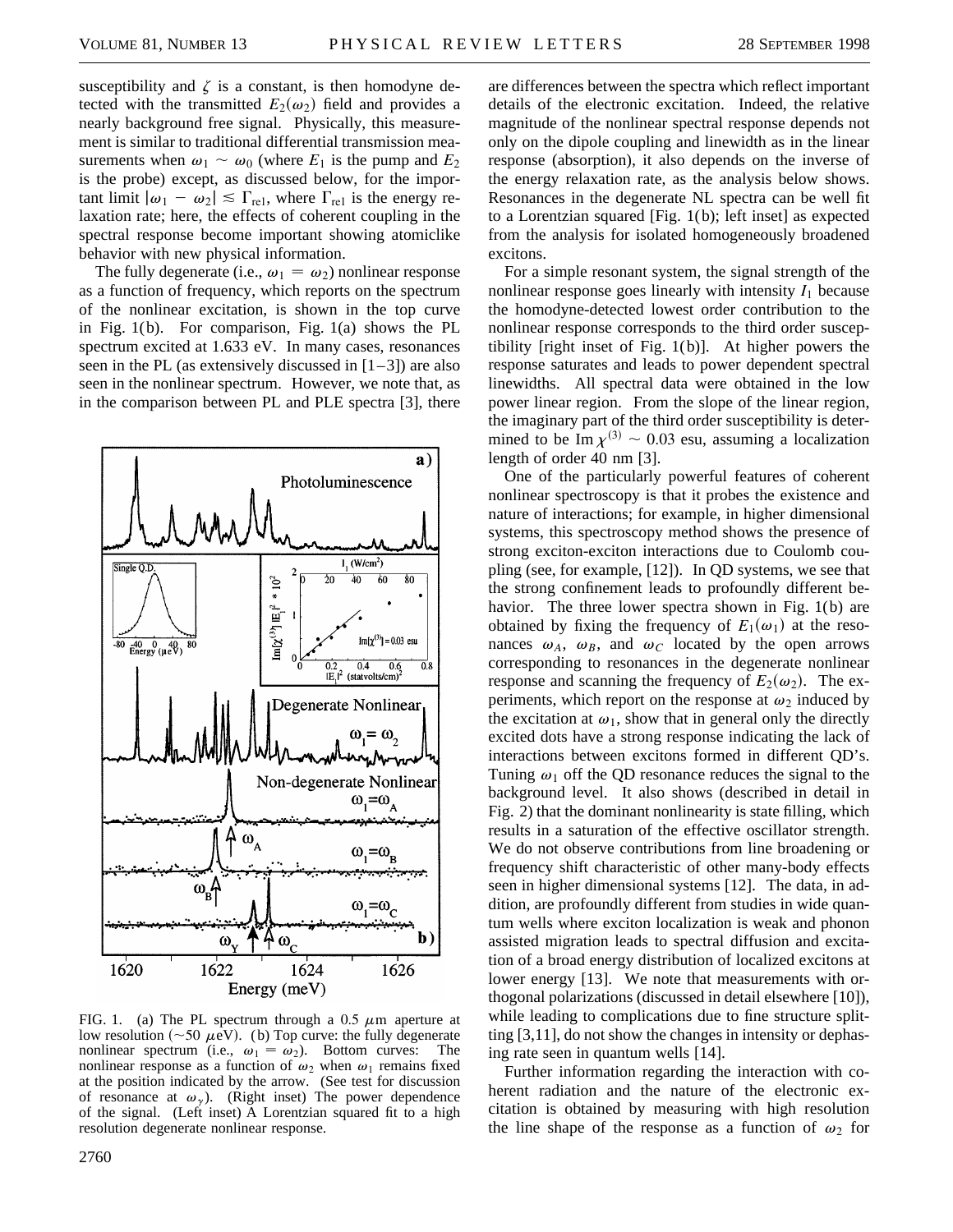$|\omega_2 - \omega_2| \le \Gamma_{\text{rel}}$  and  $\omega_1 \sim \omega_0$  where  $\hbar \omega_0$  corresponds to the transition energy of a specific resonance. Under these conditions, the effects of coherent optical coupling become important and lead to new physical measurements. Figure 2 shows the spectra obtained as a function of  $\omega_2$  for detunings of  $\omega_1$  relative to the peak of the resonance  $(\omega_0)$ . Interestingly, the data show that the peak tracks  $\omega_1$  but occurs between the peak of the degenerate

$$
\tilde{P}_{\mathrm{NL}}^{(3)} = \frac{-2|\mu|^4 i \tilde{E}_1 \tilde{E}_1^* \tilde{E}_2}{(8\hbar^3)(\gamma + i\Delta_2)} \Bigg[ \left( \frac{\Gamma_{\mathrm{rec}}^{-1}}{\gamma + i\Delta_1} + \mathrm{c.c.} \right) + \frac{\Gamma_{\mathrm{rel}}}{\Gamma_{\mathrm{rel}}}
$$

where  $(\tilde{E}_i)$  represents the amplitude of the field *i*,  $\mu$ is the dipole moment, and  $\Delta_i$  is the detuning of the field *i* from the resonance  $\omega_0$ .  $\Gamma_{\text{rel}}$  corresponds to the recombination rate due to spontaneous emission and other decay processes such as energy transfer, etc.;  $T_2^{-1} \equiv$  $\gamma = \Gamma_{\text{rel}}/2 + \gamma_{\text{ph}}$  is the dephasing rate of the optically induced coherence (in analogy with the inverse of the  $T_2$ time scale in spin systems [16]).  $\gamma_{ph}$  is the so-called pure dephasing due to processes that affect only the relative phases of the eigenstates of the transition (elastic phonon scattering, etc.) without resulting in energy relaxation. The homodyne detected response reports on the imaginary contribution to Eq. (1).

The first term in the above expression is the usual term in standard pump-and-probe experiments where the field,  $E_1(\omega_1)$ , excites the system leading to a change in the absorption and dispersion reflecting the saturation of the resonance. The change, proportional to  $E_1(\omega_1)E_1^*(\omega_1)$ , is sensed by the field  $E_2(\omega_2)$ . As can be seen from nonlinear response and  $\omega_1$ . In addition, a strong asymmetry develops as the detuning from resonance increases.

To provide physical insight we examine the nonlinear polarization to third order in the optical fields. As previously reported [6], the expression is very similar to that for a two-level system in the limit of fully resonant excitation in which nonresonant contributions can be ignored (e.g., the biexciton  $[1,15]$ ):

$$
\frac{1}{\Delta_1} + \text{c.c.}\bigg) + \frac{1}{\Gamma_{\text{rel}} + i(\Delta_2 - \Delta_1)} \bigg(\frac{1}{\gamma - i\Delta_1} + \frac{1}{\gamma + i\Delta_2}\bigg)\bigg],\tag{1}
$$

the denominators of Eq. (1), the peak of the response as a function of  $\omega_2$  occurs at  $\omega_0$  and does not track with the pump frequency. The second term corresponds to a coherent interaction in the sample and arises from the optical response induced by the coherent coupling between the two fields. This contribution, proportional to  $E_1^*(\omega_1)E_2(\omega_2)$ , leads to a temporal modulation of the excitation (population pulsations [16]), at the difference frequency  $\omega_2 - \omega_1$ .

Figure 3 shows the calculated spectrum for the degenerate and nearly degenerate response for two limiting cases. In both cases, the degenerate response is given by the square of a Lorentzian whose width is given by  $\gamma$ . In the absence of pure dephasing ( $\gamma_{ph} = 0$ ), Fig. 3(a) shows the nearly degenerate response is Lorentzian squared when  $\omega_1 = \omega_0$ , but develops into an interference line shape with the peak of the response following but lagging  $\omega_1$ . A similar result is obtained when  $\gamma_{ph}$  is comparable to the energy





FIG. 2. High resolution spectrum of the degenerate (upper curve) and nearly degenerate nonlinear response of a single QD resonance as a function of  $\Delta_2 = \omega_2 - \omega_0$  for fixed detunings of  $\Delta_1 = \omega_1 - \omega_0$  (located by the arrow). The data show a clear tracking of the peak of the response, though lagging, with the position of  $\omega_1$ . (Solid lines are a guide to the eye.)

FIG. 3. The nonlinear response obtained from the imaginary part of Eq. (1) for both the degenerate case (top curves), and various nondegenerate cases. The response is plotted as a function of  $\Delta_2 = \omega_2 - \omega_0$  for fixed detunings of  $\Delta_1 = \omega_1$  - $\omega_0$  (located by the arrow) for two limiting cases: (a)  $\gamma_{ph} = 0$ and (b)  $\gamma_{ph} = 10 \Gamma_{rec}$ . The shading in (b) differentiates between the two resonant contributions.